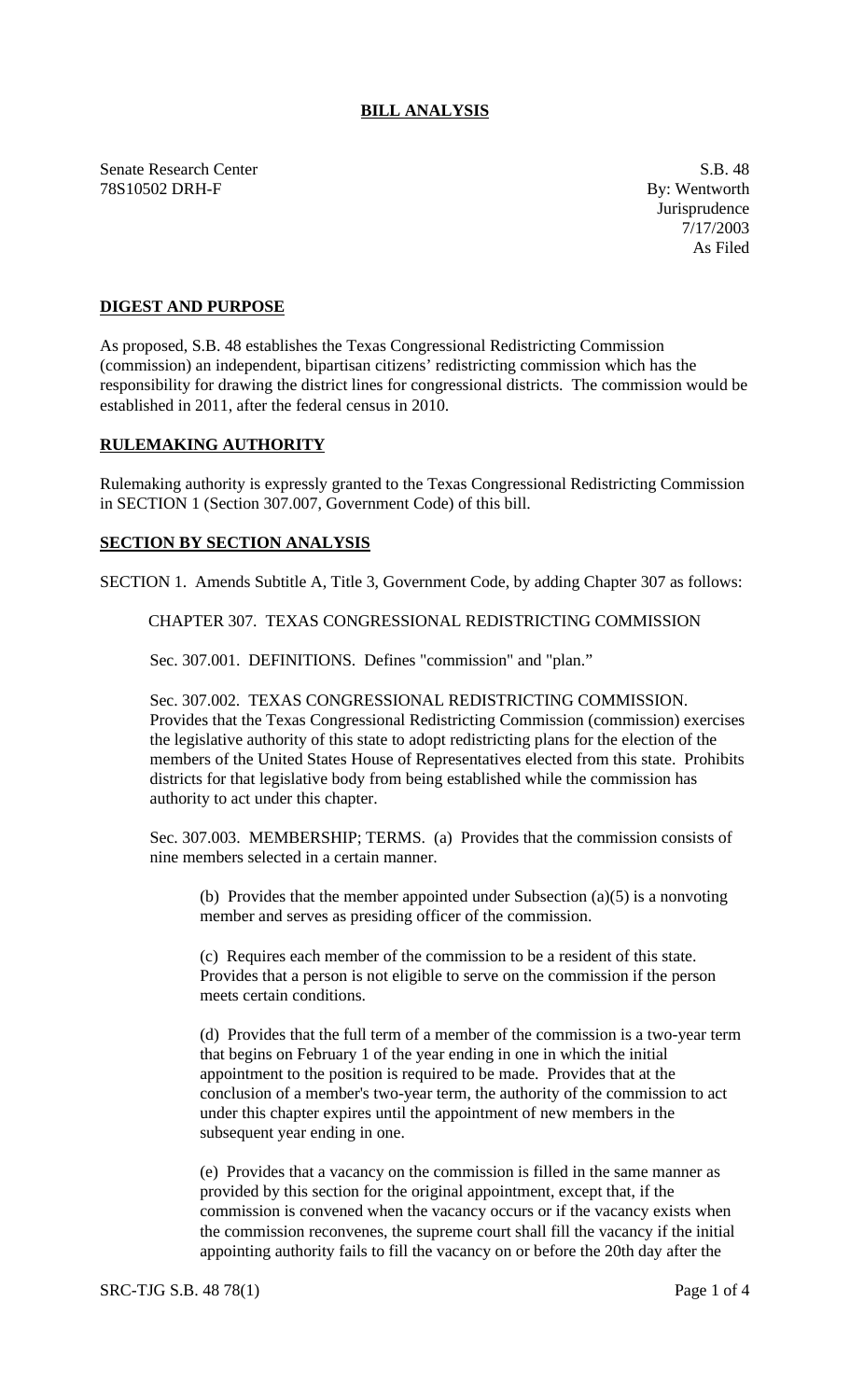date the vacancy occurs or the commission reconvenes, as applicable. Requires the supreme court to fill the vacancy not later than the ninth day after the earliest date on which the supreme court may fill the vacancy, or as soon after the ninth day as possible. Authorizes the members of the Texas House of Representatives or Texas Senate authorized to appoint a member of the commission to meet as necessary to make an appointment or to fill a vacancy.

(f) Requires the members of the commission appointed under Subsections (a)(1) through (4) to be appointed not earlier than January 25 or later than January 31 of each year ending in one. Requires the member appointed under Subsection (a)(5) to be appointed not later than the 30th day after the commission convenes under Section 307.008(b). Requires the supreme court, if a member is not appointed in the time provided by this subsection, to make the appointment before the sixth day after the last date on which the initial appointing authority could have made the appointment, or as soon after the sixth day as possible.

Sec. 307.004. OATH. Requires each person appointed, before serving on the commission, to take and subscribe to the constitutional oath of office.

Sec. 307.005. POLITICAL ACTIVITIES PROHIBITED. Prohibits a member of the commission from taking certain actions.

Sec. 307.006. OPERATION OF COMMISSION. (a) Requires the legislature to appropriate sufficient money for the compensation and payment of the expenses of the commission members and any staff employed by the commission.

(b) Requires the commission to be provided access to statistical or other information compiled by the state or its political subdivisions as necessary for the commission's reapportionment duties.

(c) Requires the Texas Legislative Council, under the direction of the commission, to provide the technical staff and clerical services that the commission needs to prepare its plans.

Sec. 307.007. DUTIES. Requires the commission to adopt rules to administer this chapter and comply with Chapters 551 and 552.

Sec. 307.008. ADOPTION OF PLAN. (a) Provides that a redistricting plan or modification of a redistricting plan is adopted by a vote of not less than five members of the commission.

(b) Requires the commission to convene on the first business day after January 31 of each year ending in one and to adopt a redistricting plan for the members of the United States House of Representatives elected from this state not later than July 1 of that year, unless the federal decennial census is delivered to the appropriate officials of this state after May 1 of that year, in which event the commission shall adopt the redistricting plan not later than the 90th day after the date the census is delivered.

(c) Provides that if the commission does not adopt a plan within the time required by Subsection (b), the commission's authority to adopt a plan is suspended and requires the supreme court to adopt the plan not later than September 1 of the year in which the census is delivered, or the 60th day after the last date by which the commission is directed to adopt a plan under Subsection (b), whichever date is later.

Sec. 307.009. MODIFICATION OF PLAN; ADDITIONAL ACTION. (a) Authorizes the commission to reconvene on the motion of at least four of its voting members filed with the secretary of state at any time after the adoption of the initial congressional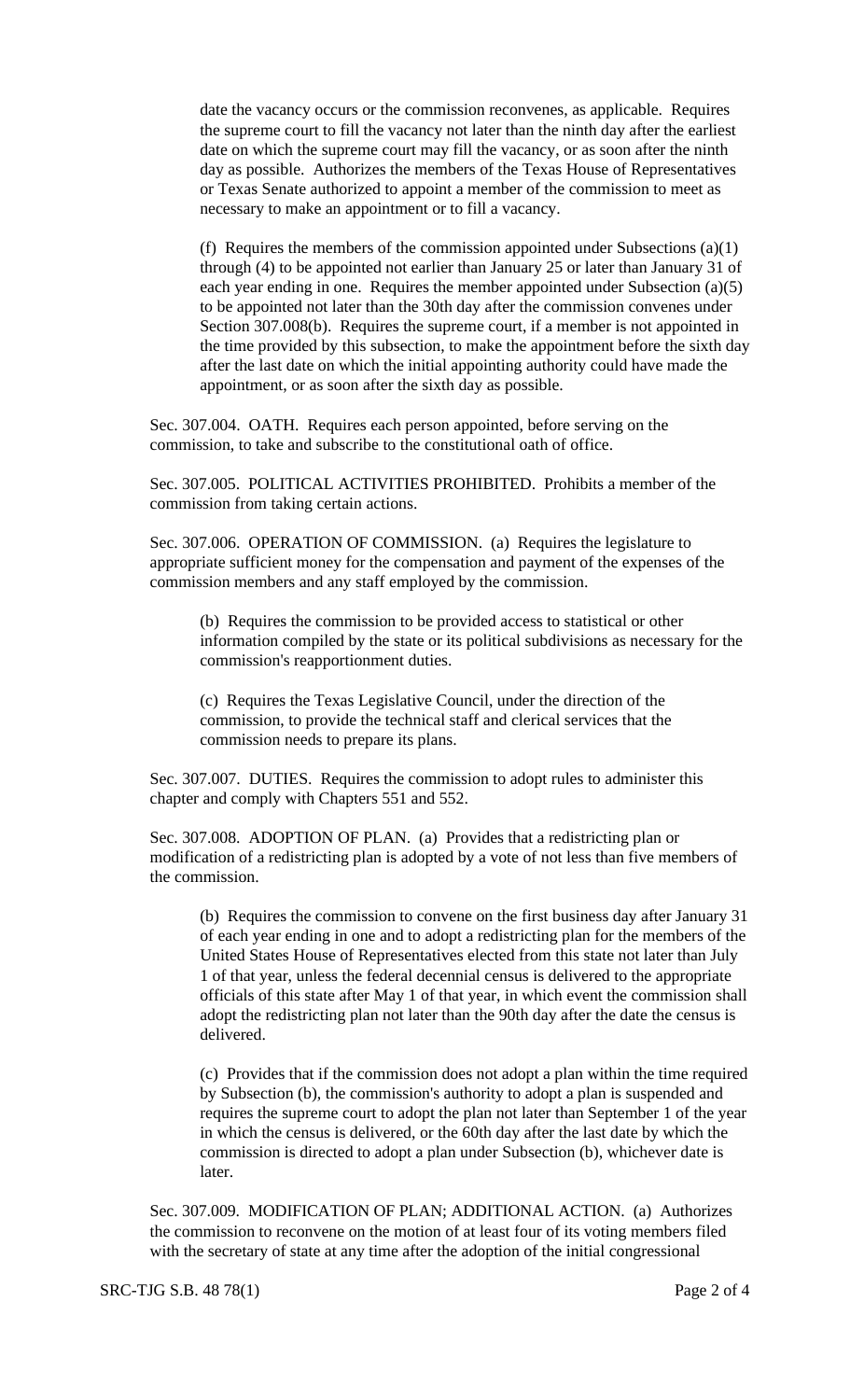redistricting plan to modify that plan if the plan becomes unenforceable by order of a court or by action of any other appropriate authority or is subject to legal challenge in a court proceeding. Requires the commission, in modifying a redistricting plan, to comply with all applicable standards imposed by this chapter, but provides the commission is not limited to modifications necessary to correct legal deficiencies.

(b) Authorizes the commission to reconvene in the manner provided by Subsection (a) to adopt a redistricting plan if the supreme court does not adopt a plan for the applicable body in the time provided by Section 307.008(c), if the supreme court is required to adopt a plan for that body because the commission did not adopt an initial plan for that body as required by Section 307.008(b).

Sec. 307.010. PLAN REQUIREMENTS. (a) Requires each district, in a redistricting plan or modification of a plan adopted under this chapter to be composed of contiguous territory, to contain a population, excluding nonresident military personnel, as nearly equal as practicable to the population of any other district in the plan, and to the extent reasonable, to be compact and convenient and be separated from adjoining districts by natural geographic barriers, artificial barriers, or political subdivision boundaries.

(b) Prohibits the commission or supreme court from drawing a redistricting plan purposely to favor or discriminate against a political party or any other group.

(c) Requires the commission, for each plan or modification of a plan adopted by the commission, to prepare and publish a report that includes certain information.

(d) Requires the commission to make a copy of a report prepared under this section available to the public.

Sec. 307.011. SUBMISSION OF PLAN. Requires the commission, on adoption of a plan or modification of a plan by the commission, to submit the plan or modification to the governor, the secretary of state, and the presiding officer of each house of the legislature.

Sec. 307.012. CESSATION OF OPERATIONS. (a) Requires the commission, following the initial adoption of the plan that the commission is required to adopt, to take all necessary steps to conclude its business and suspend operations until the commission reconvenes as provided by Section 307.009 if it does reconvene. Requires the committee, on expiration of the terms of the members of the committee, to suspend its operations until the appointment of new members in the subsequent year ending in one.

(b) Requires the commission to prepare a financial statement disclosing all expenditures made by the commission. Requires the official record of the commission to contain all relevant information developed by the commission in carrying out its duties, including maps, data, minutes of meetings, written communications, and other information.

(c) Provides that after the commission suspends operations, the secretary of state becomes the custodian of its official records for purposes of election administration. Provides that any unexpended money from an appropriation to the commission reverts to the general revenue fund.

Sec. 307.013. CHALLENGES TO PLAN. (a) Authorizes any person aggrieved by the plan or modification, after a plan or modification of a plan is adopted by the commission or supreme court, to file a petition with the supreme court challenging the plan.

(b) Provides that the supreme court has original jurisdiction to hear and decide cases involving congressional redistricting, including a case involving a redistricting plan adopted by the supreme court under this chapter. Provides that a member of the court is not disqualified from participating in a redistricting case